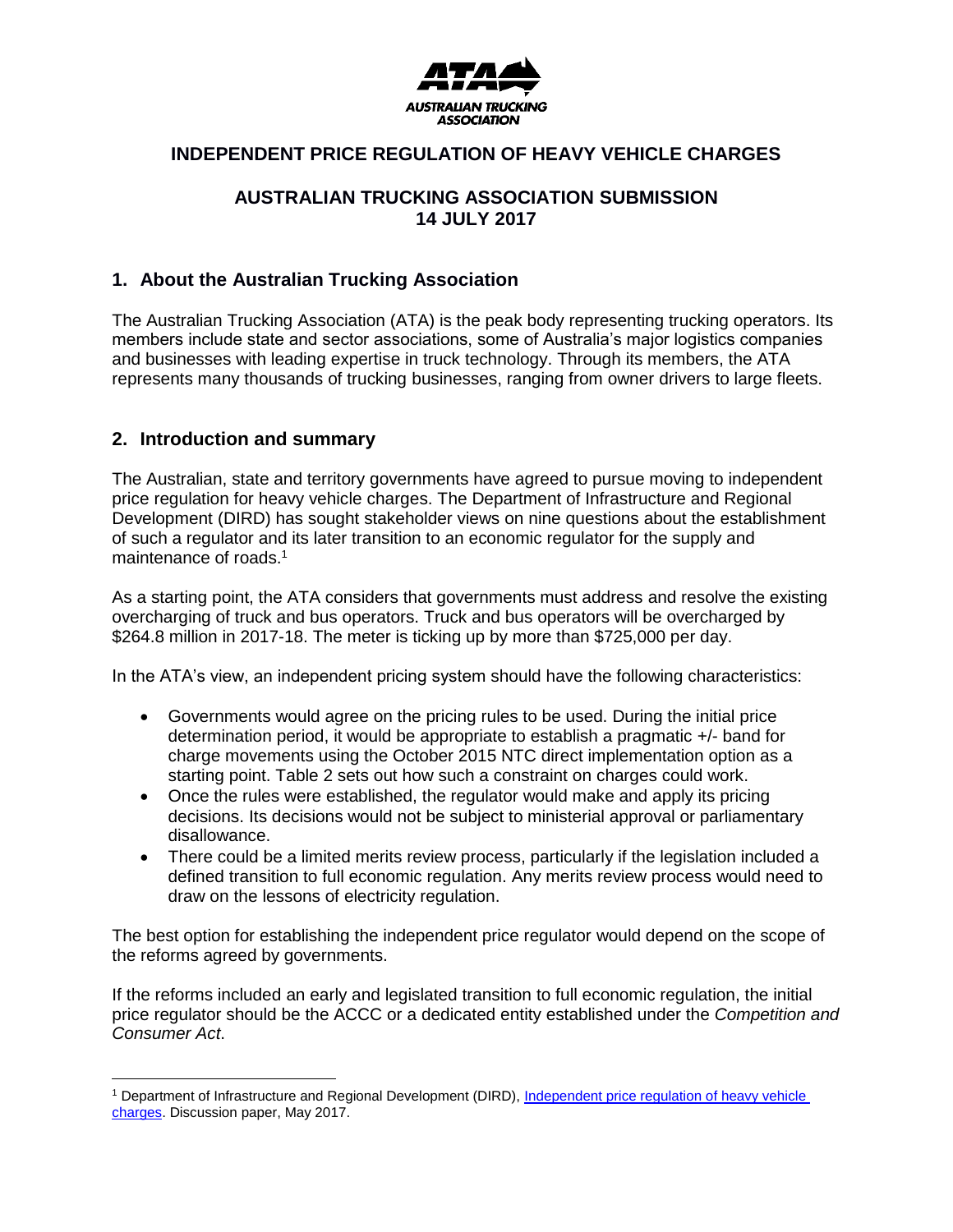If the transition is to occur at an undefined future time, the NTC should be responsible for price regulation, noting that it would no longer make recommendations to ministers. Its determinations, made within the constraints of the pricing rules, would be binding.

The ATA's response to question 8 looks ahead to the possible functions of an economic regulator for roads. In the ATA's view, the regulator's scope should include heavy vehicle charges on toll roads and the landside charges set by ports and stevedores.

## **3. Responses to discussion paper questions**

#### **Q.1 Do you have any comments, concerns or observations in relation to the transition from the current process to independent price regulation?**

The ATA has three concerns about the transition from the current process to independent price regulation.

### *Resolving the current overcharging of truck and bus operators*

The ATA's highest priority is to resolve the current overcharging of truck and bus operators. We believe it should be the highest priority for governments too.

In 2014, the NTC concluded that the existing charging system overcharged truck and bus operators, because it consistently underestimated the number of heavy vehicles on the road.

The NTC recommended a number of technical amendments to the system, which governments accepted, and later put forward three options for dealing with the overcharging from 2016-17. Of these, the ATA urged governments to adopt what the NTC described as 'direct implementation' – an immediate cut to the road user charge and registration charges to eliminate the overrecovery.

Instead, governments chose to freeze revenue from heavy vehicle charges, and decided that the NTC should 'explore options to advance the methodology to better balance heavy vehicle charges and government revenues.'

Despite the freeze, truck and bus operators will be overcharged by a total of \$515 million in 2016-17 and 2017-18, as table 1 shows.

#### **Table 1: Breakdown of overcharging, 2016-17 and 2017-18**

|                      | - -<br>2016-17 | 2017-18 | $\tau$ otal |
|----------------------|----------------|---------|-------------|
| Registration charges | 201.2          | 212.8   | 414.0       |
| Road user charge     | 49.0           | 52.1    | 101.1       |
| Total                | 250.2          | 264.8   | 515.0       |

Source: NTC. Figures may not add to totals due to rounding.

The overcharging will continue beyond 2017-18. **As a down payment on future reform, governments must address and resolve the overcharging.**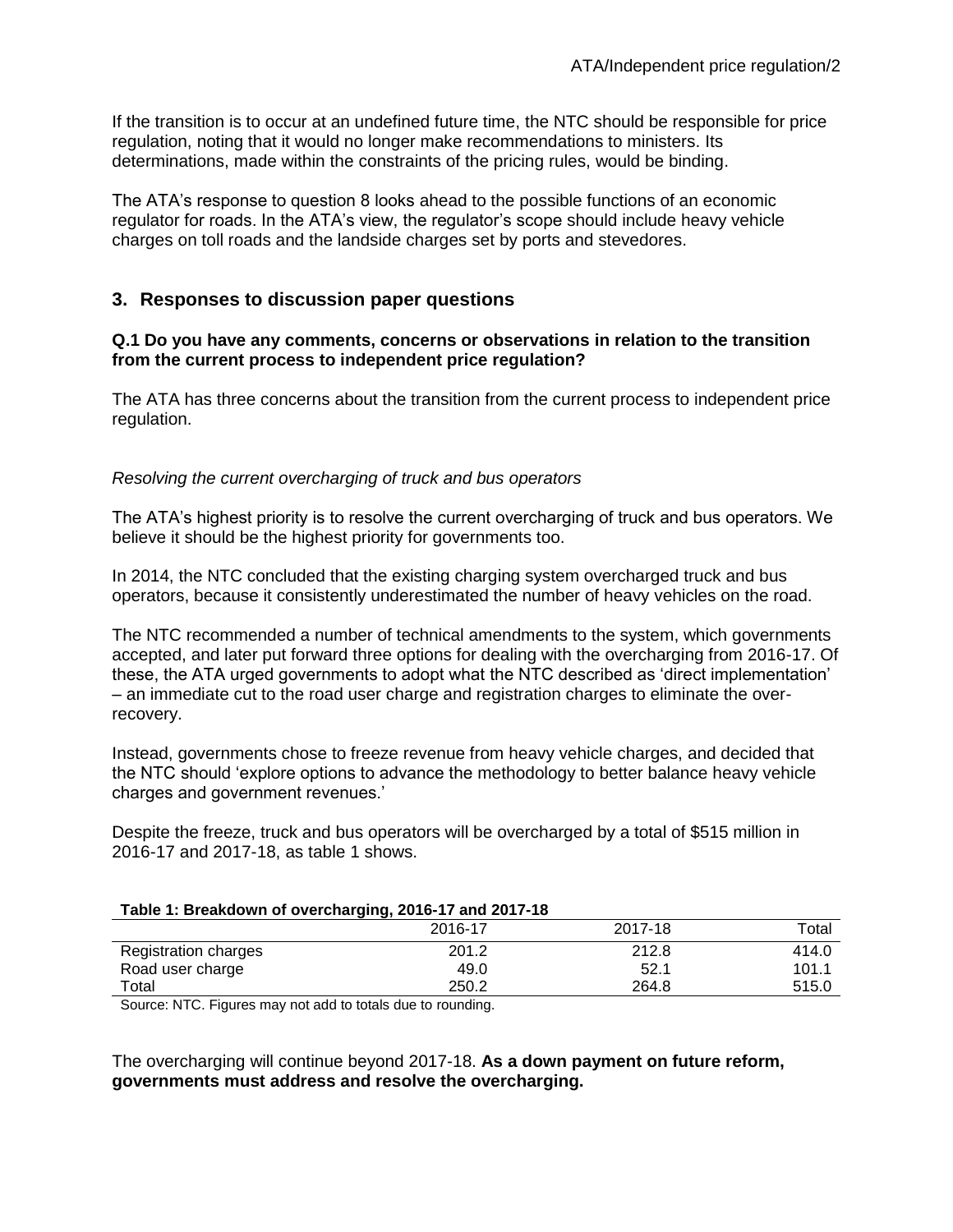## *Lack of detail about the FLCB model*

The NTC is prototyping a potential replacement for PAYGO, described as the Forward Looking Cost Base (FLCB) model, through a separate, parallel process to the discussion paper.<sup>2</sup>

But the best way to design the proposed independent price regulator depends on the model that is adopted. Specifically:

- It is not yet clear if a FLCB model based on the building block approach used for utility regulation is even feasible, let alone desirable. The ATA considers **it may still be preferable to incorporate forward looking elements, a fixed price determination period, and an unders and overs account into PAYGO.**<sup>3</sup>
- The level of community service obligation (CSO) payments is likely to be a more important determinant of the final user price for regional road users than the charging model itself. **Substantial further work is still needed to develop the CSO concept**, with Austroads pointing out a host of implementation issues and the need for new institutional and review frameworks.<sup>4</sup>
- The rate of return used in the FLCB will also be an important determinant on prices, but the **options for calculating and applying the rate have not yet been released for consultation**.

## *The transition from price and economic regulation is unclear*

The ultimate goal of the heavy vehicle road reform process is the adoption of full economic regulation, with an independent regulator charged with assessing the investment plans of road agencies as well as determining prices.<sup>5</sup>

**Governments have not yet agreed on how to establish full economic regulation, or even the bodies that would be regulated, yet the best approach to the questions in the paper is dependent on these decisions.**

## *How this submission deals with these uncertainties*

Given the uncertainties in governments' approach to heavy vehicle pricing reform, the ATA's response to the questions in the discussion paper is structured around two possible cases:

**Case A:** a full government commitment to economic regulation, with legislation in place and independent price regulation occurring as a transitional phase for the first price determination period (desirably five years).

**Case B:** a government commitment to adopt independent price regulation now and a transition to economic regulation at an undefined future time on the basis of later consultation.

 $\overline{a}$ 

<sup>4</sup> Austroads, [Community service obligations framework for the roads sector.](https://www.onlinepublications.austroads.com.au/items/AP-R545-17) Research report AP-R545-17, April 2017.

<sup>2</sup> DIRD, 7.

<sup>3</sup> ATA, [Heavy vehicle charges—options for improving the accuracy and stability of the PAYGO heavy vehicle charges](http://www.truck.net.au/advocacy/submissions/heavy-vehicle-charges%E2%80%94options-improving-accuracy-and-stability-paygo-heavy)  [methodology,](http://www.truck.net.au/advocacy/submissions/heavy-vehicle-charges%E2%80%94options-improving-accuracy-and-stability-paygo-heavy) July 2016.

<sup>&</sup>lt;sup>5</sup> Transport and Infrastructure Council, Heavy vehicle road reform – [what we are doing and why we are doing it,](http://transportinfrastructurecouncil.gov.au/publications/files/HVRR_What_we_are_doing_and_why_we_are_doing_it_16082016.pdf) 29 April 2016.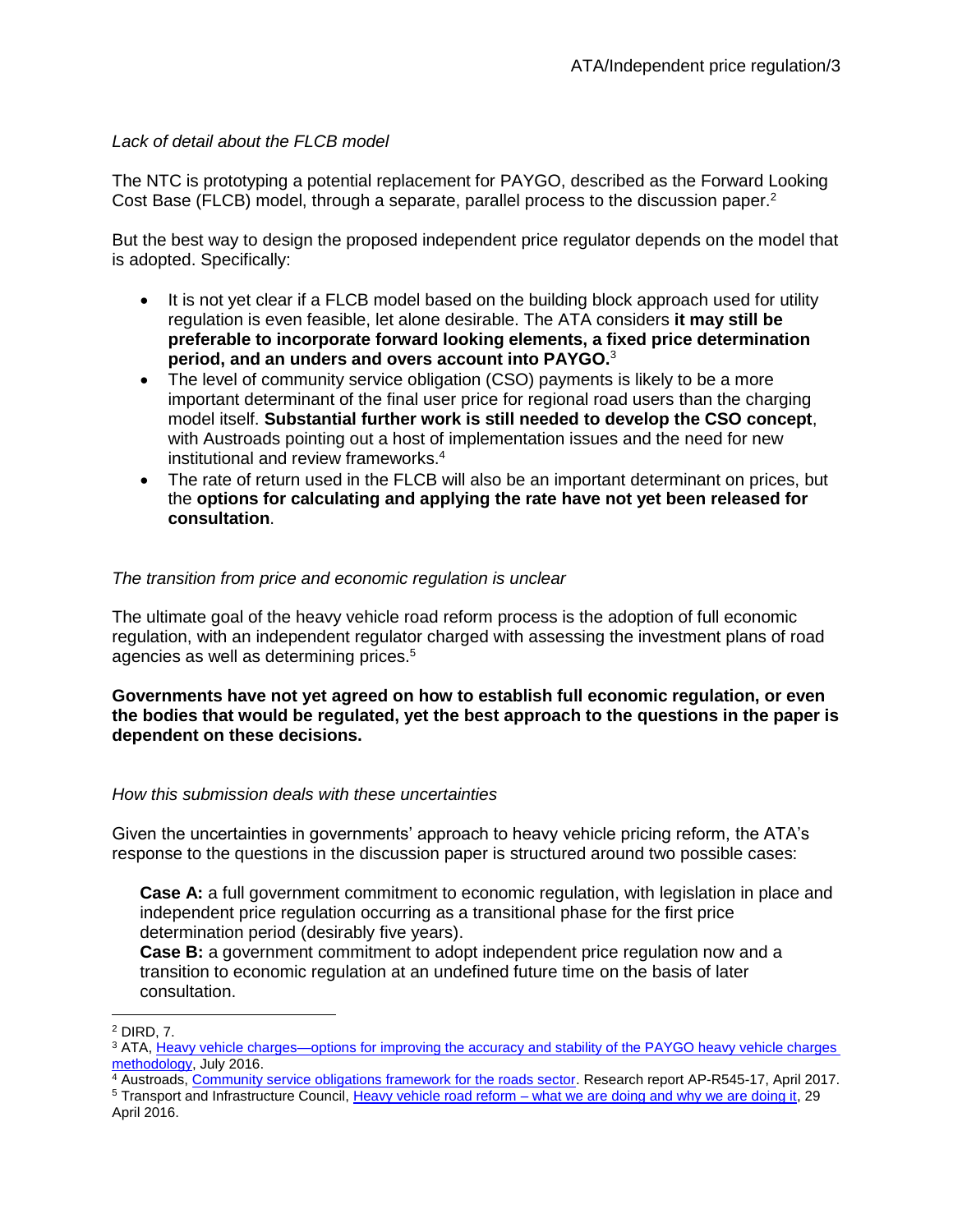## **Q.2 What do you understand independent to mean? Do the options presented in the paper accord with that understanding?**

The current heavy vehicle charging system is broken. In part, this is because pricing decisions are not independent. The discussion paper notes:

> While the National Transport Commission produces a recommended price in accordance with its stated principles, usually this recommendation is not accepted by governments and, instead, a price is agreed through political negotiation.<sup>6</sup>

In the ATA's view, an independent pricing system should have the following characteristics:

- Governments would agree on the pricing rules to be used. During the initial price determination period, it would be appropriate to establish a pragmatic +/- band for charge movements using the October 2015 NTC direct implementation option as a starting point.
- Once the rules were established, the regulator would make and apply its pricing decisions. Its decisions would not be subject to ministerial approval or parliamentary disallowance.
- There could be a limited merits review process, particularly if the legislation included a defined transition to full economic regulation. Any merits review process would need to draw on the lessons of electricity regulation.

#### **Q.3 In the short term, while the price regulator would only be regulating prices for heavy vehicle charges, could user concerns be adequately addressed through regulatory rules or is an appeal process needed?**

## *Using regulatory rules to address user concerns*

The discussion paper suggests that an option for addressing user concerns in the short term could be to set regulatory rules such as maximum allowable charge increases.<sup>7</sup> In its work for HVCI, Farrier Swire described this approach as a 'pragmatic starting point' for the pricing regime.<sup>8</sup>

In the ATA's view, **the only acceptable starting point for the new regime would be to start by eliminating the existing overcharging under PAYGO and setting charge levels on the basis of the NTC's direct implementation option.** Any other starting point would carry over the deficiencies of the existing pricing model into the new system.

With this starting point established, **the regulator should be tasked with establishing a pricing path through the first determination period, with charge increases or decreases capped at forecast CPI.**

 $\overline{a}$ <sup>6</sup> DIRD, 4.

<sup>7</sup> DIRD, 10.

<sup>&</sup>lt;sup>8</sup> Farrier Swire, **Economic regulatory input to HVCI reform project**, October 2013. 45.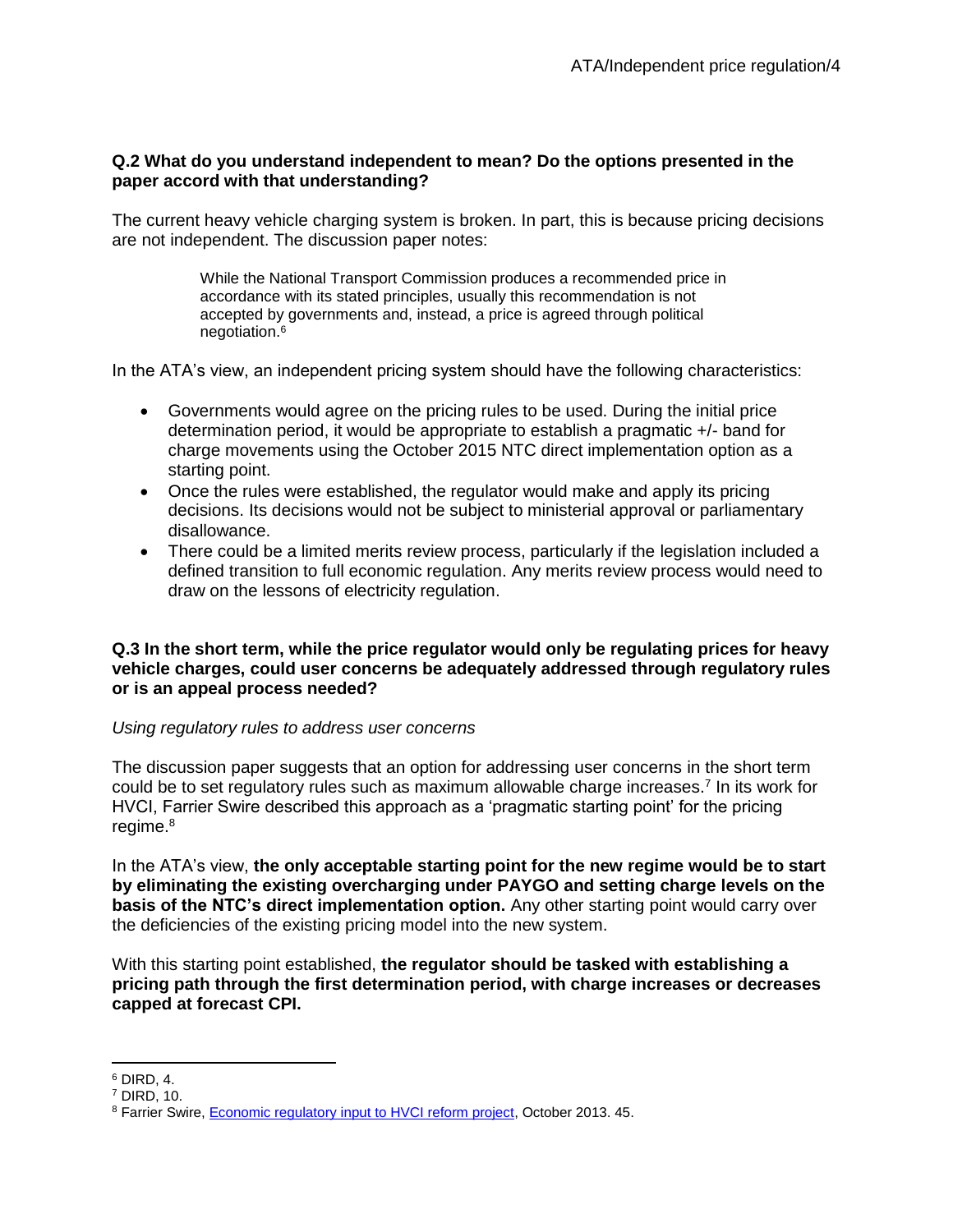In the trucking industry, it is rare for long term contracts to include clauses that allow freight rates to be adjusted to reflect changes in input costs other than the cost of fuel. Those contracts that do allow adjustments tend to base the adjustments on the all groups or transport group CPI.

Table 2 shows the effect of a +/- forecast CPI constraint on a range of charges for common vehicle types and the road user charge, using the October 2015 NTC direct implementation option as a starting point.

| ັ                               |         |                            |     |         |         |
|---------------------------------|---------|----------------------------|-----|---------|---------|
|                                 | Current | First determination period |     |         |         |
| Vehicle type                    | 2017-18 | 2019-20                    |     | 2020-21 | 2023-24 |
| 2 axle rigid truck $7-12t$ (\$) | 611     | 528                        | Max | 541     | 583     |
|                                 |         |                            | Min | 515     | 477     |
| 6 axle semitrailer (\$)         | 6,232   | 5,106                      | Max | 5,234   | 5,636   |
|                                 |         |                            | Min | 4,978   | 4,614   |
| $9$ axle B-double $(\$)$        | 14,776  | 12,097                     | Max | 12,399  | 13,353  |
|                                 |         |                            | Min | 11,795  | 10,932  |
| Triple road train (\$)          | 16,601  | 13.595                     | Max | 13,935  | 15,006  |
|                                 |         |                            | Min | 13,255  | 12,286  |
| Road user charge (c/l)          | 25.8    | 23.8                       | Max | 24.4    | 26.3    |
|                                 |         |                            | Min | 23.2    | 21.0    |

### **Table 2: Proposed charging constraints**

Sources: NTC[, Registration charges for heavy vehicles 2017–18;](http://www.ntc.gov.au/heavy-vehicles/heavy-vehicle-charges/registration-charges-for-heavy-vehicles-2017-18/) *2016 Heavy vehicle charges industry briefing information paper*, October 2015, table 5, 10. Forecast CPI set at 2.5 per cent, consistent with Treasury, [Budget](http://www.budget.gov.au/2017-18/content/bp1/download/bp1_bs1.pdf)  [Paper No. 1,](http://www.budget.gov.au/2017-18/content/bp1/download/bp1_bs1.pdf) 1-9.

## *Merits review*

 $\overline{a}$ 

The ATA considers that the introduction of economic regulation would require the adoption of a limited merits review system. This system could be legislated now if price regulation is a short term transitional stage toward economic regulation.

### **Governments should designate the Australian Competition Tribunal as the appeals body, and appoint additional members with road infrastructure expertise.** It should be noted that the tribunal already includes members with expertise in port pricing.

Experience in the electricity sector shows that merits review can be subject to abuse. In 2016, for example, the Australian Energy Regulator argued that limited merits review under the national electricity laws had resulted in:

- Strategic gaming of the regulation system, with stakeholders lodging material with the regulator to build a case for later review, rather than for decision on the merits.<sup>9</sup>
- Merits review becoming a routine part of applications, with reviews sought on 32 out of 51 regulatory decisions.<sup>10</sup>

<sup>9</sup> Australian Energy Regulator, [AER submission: review of the limited merits review framework,](http://www.coagenergycouncil.gov.au/sites/prod.energycouncil/files/publications/documents/AER%20response%20to%20LMR%20Review.pdf) October 2016. 16-17. <sup>10</sup> AER, 15.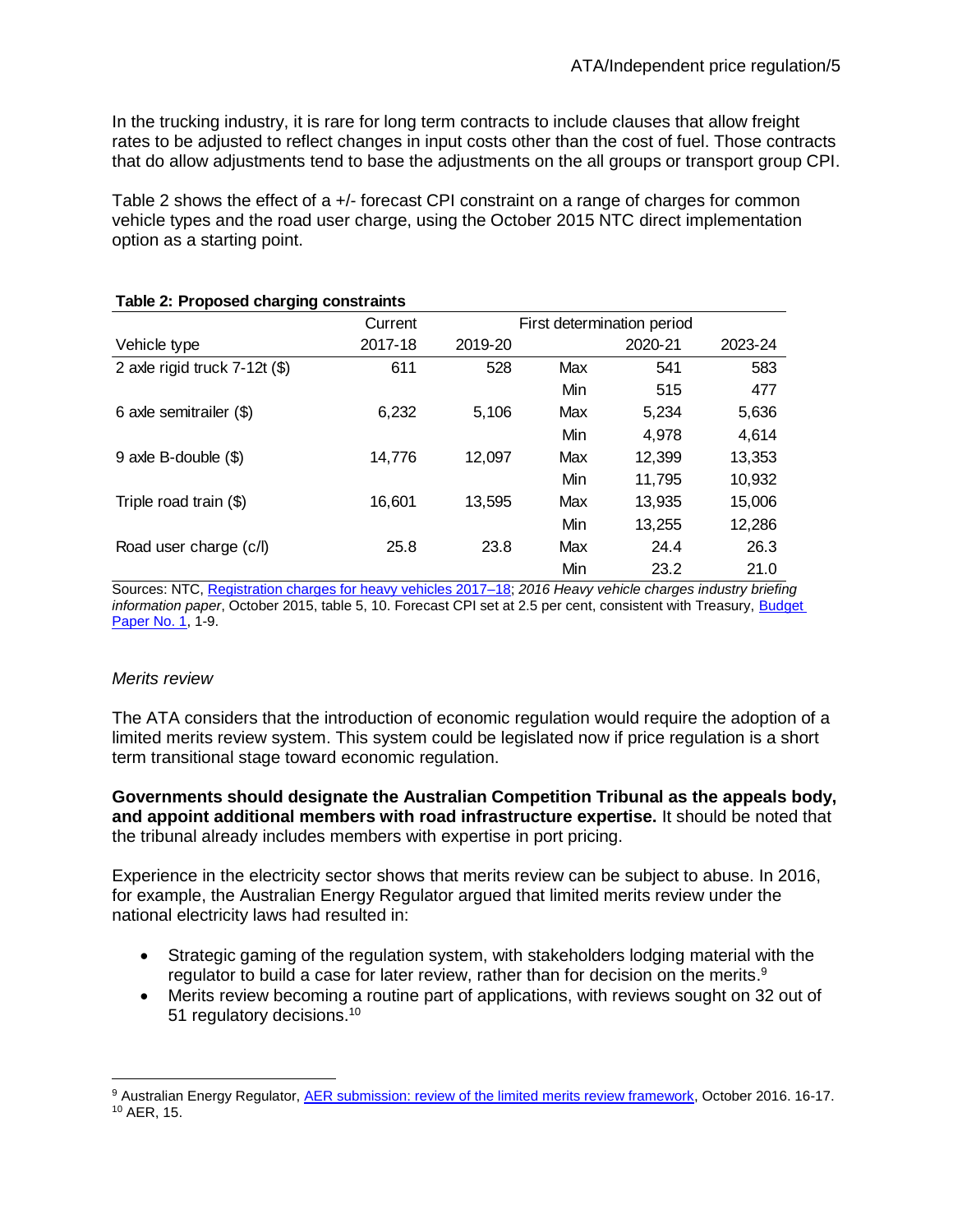- Significant challenges for stakeholders, such as energy consumers, to access the merits review process, given the legalistic nature of the review process.<sup>11</sup>
- Massive amounts of material being submitted to the review process. For example, the ACT and NSW reviews included more than a million pages of documents, hundreds of pages of written submissions and 14 days of substantive hearings.<sup>12</sup>

As a result, the COAG Energy Council noted at its July 2017 meeting that the Australian Government would abolish limited merits review in the electricity sector.<sup>13</sup>

The ATA considers that any merits review system for the road sector must draw on the lessons of electricity regulation. In particular:

- Applicants seeking leave to apply for a review of a decision should be required to justify the application on the basis that correcting the relevant error of fact or discretion would be likely to lead to a materially better decision.<sup>14</sup>
- Associations representing road users should specifically be listed as parties that can apply for merits review.<sup>15</sup>
- The legislation should specifically exempt road user associations from cost orders, unless the tribunal considers that the association has made the application without regard for the cost and time that would be involved in considering the application.<sup>16</sup>
- The regulator should be able to issue a binding guideline about the cost of capital used in the building block model, which would be subject to judicial but not merits review. Experience in the electricity sector shows that rate of return methodologies and parameters are the matters most routinely contested, yet they are the least suitable matters for merits review.<sup>17</sup> As the Productivity Commission has pointed out, there is no single correct method for determining a rate of return.<sup>18</sup>

## **Q.4 How important is a nationally consistent approach to the regulation of heavy vehicle charges?**

Heavy vehicle operators pay for their use of the road system through the road user charge on fuel (implemented as a reduction in the fuel tax credits they can claim through the BAS system) and very high registration charges.

NSW, Victoria, Queensland, South Australia, Tasmania and the ACT apply consistent heavy vehicle registration charges, as does the Australian Government for FIRS operators.

## *Road user charge*

**It is essential that there be one, nationally consistent, road user charge on fuel**. It would involve higher compliance costs for operators to have to claim fuel tax credits at multiple rates

 $\overline{a}$ <sup>11</sup> AER, 18.

<sup>12</sup> AER, 34.

<sup>&</sup>lt;sup>13</sup> COAG Energy Council, [Communique,](http://www.coagenergycouncil.gov.au/publications/12th-energy-council-meeting-communique-includes-11th-meeting-communique) 14 July 2017.

<sup>14</sup> National Electricity Law, s 71C.

<sup>15</sup> National Electricity Law, s 71A (definition of 'affected or interested person or bodies')

<sup>16</sup> National Electricity Law, s 71X.

<sup>17</sup> AER, 29-30.

<sup>&</sup>lt;sup>18</sup> Productivity Commission, **Review of the gas access regime**. PC, 2004. 299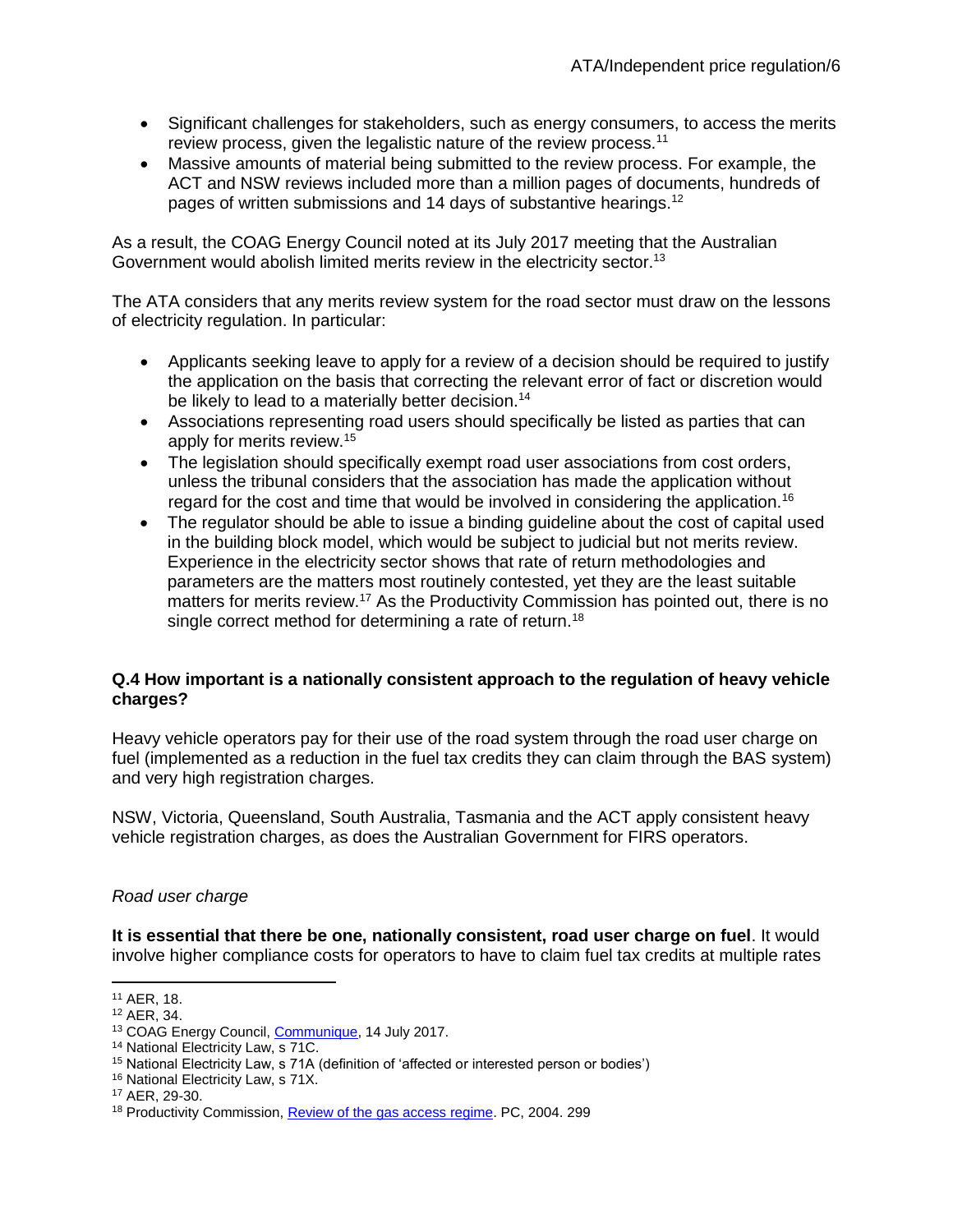according to the location of their vehicles or where they purchased fuel, as is shown by the industry's experience with the former Energy Grants (Credits) Scheme.

Under this scheme, operators of vehicles massing 4.5 tonnes or more, but less than 20 tonnes, were entitled to on-road fuel credits, but only for journeys that were not solely within defined metropolitan areas.<sup>19</sup> When the Australian Government announced the removal of the boundaries, it said that:

> Removal of the urban–regional boundaries will facilitate a major reduction in compliance costs for many businesses by removing a legal impediment to the introduction of a single comprehensive business credit regime.<sup>20</sup>

## *Registration charges*

The HVNL jurisdictions have agreed to establish a national heavy vehicle registration system from 1 July 2018, which would include a common number plate and a range of measures to benefit industry, including removing the requirement for heavy vehicle registration stickers, more flexible options for heavy vehicle registration transactions, and more seamless interstate registration transfers. 21

## As a result, **registration charges in the HVNL jurisdictions must be consistent.**

In the ATA's view, there is no reason for WA and the NT to apply consistent national charges if they do not consider those charges to be in their economic interest.

### *Q.5 What do you consider more important for establishing an independent price regulator for heavy vehicle charges, organisational capacity in economic regulation or industry specific expertise?*

## *Q.6 What would be your preferred option for establishing an independent price regulator for heavy vehicle charges?*

The discussion paper sets out three options for the establishing the independent price regulator:

**Option 1:** the ACCC would undertake independent price regulation of heavy vehicle charges

**Option 2:** the NTC's price determinations would automatically be implemented by governments, provided certain criteria are met.

**Option 3:** State and territory based economic regulators would undertake independent price regulation.<sup>22</sup> As the result of follow up discussions with the department, the  $ATA$ understands that this option would involve state economic regulators like NSW IPART setting both registration charges and the Australian Government's road user charge in their state.

 $\overline{a}$ <sup>19</sup> *Energy Grants (Credits) Scheme Act 2003* (Cth), s 43(2), repealed by *the Fuel Tax (Consequential and Transitional Provisions) Act 2006*.

<sup>20</sup> Australian Government, *Securing Australia's Energy Future*. 2004 White Paper. 100.

<sup>&</sup>lt;sup>21</sup> Transport and Infrastructure Council, [Communique,](http://transportinfrastructurecouncil.gov.au/communique/index.aspx) 19 May 2017.

<sup>22</sup> DIRD, 14-15.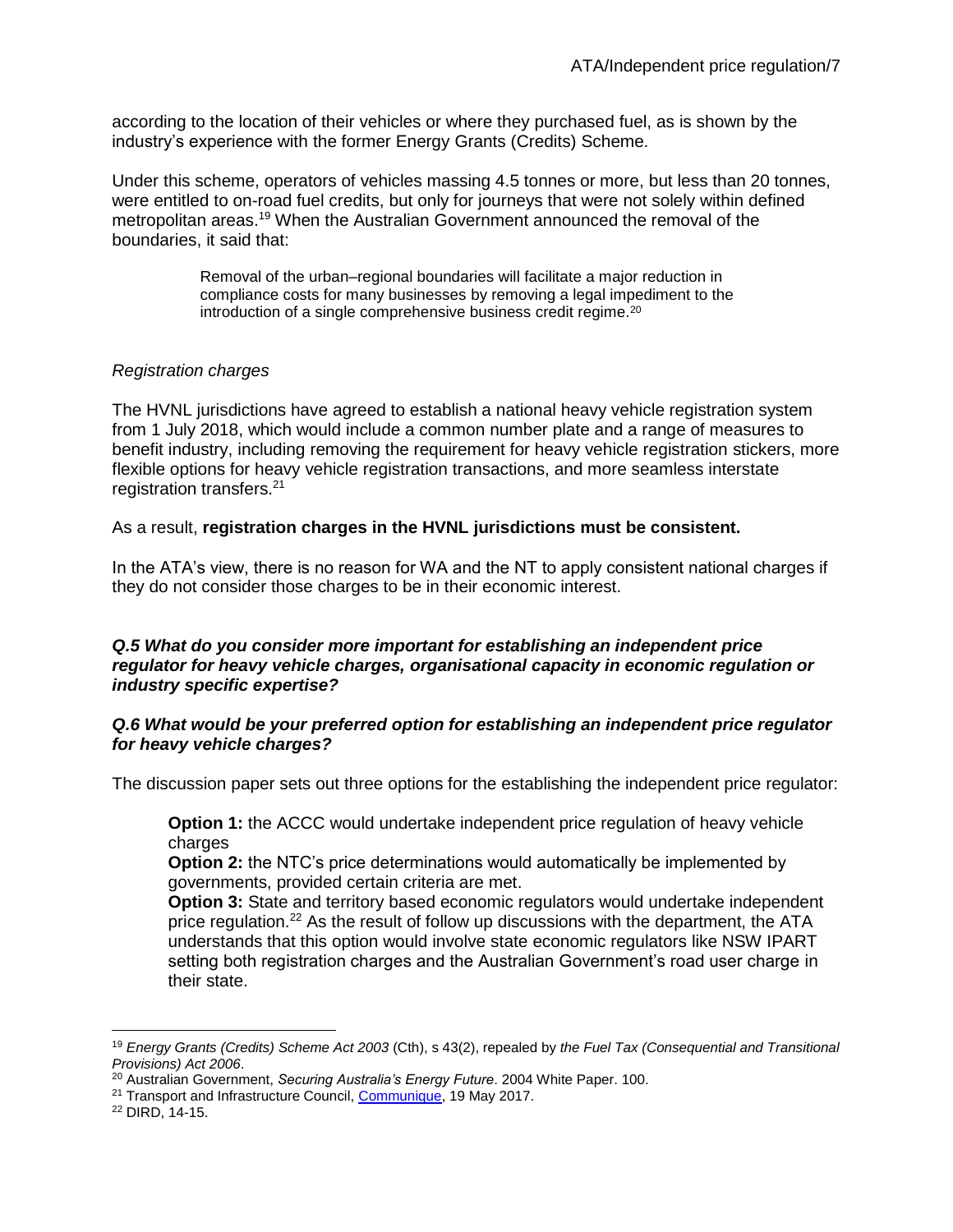The best option for establishing the independent price regulator depends, above all, on whether there is a detailed plan to transition to economic regulation, or if the transition to economic regulation is to occur at a future time.

*Case A: there is a full government commitment to economic regulation, with legislation in place and independent price regulation occurring as a transitional phase for the first price determination period (desirably five years)*

### **In this case, the ATA's preferred option for the independent price regulator would be the ACCC or a dedicated entity established under the** *Competition and Consumer Act* **comparable to the AER.**

The ACCC is an experienced economic regulator. Its independence is unquestionable, and any gaps in its expertise could be addressed by transferring staff from the NTC.

The NTC would still have a role in price/economic regulation, because its responsibility should, in the ATA's view, then change to developing and maintaining the road pricing rules used by the independent regulator.

The ACCC's pricing determinations would need to take effect automatically, subject only to appeal through the limited merits review process set out in the ATA's response to Q.3 or judicial review. Its decisions would not be subject to governmental review or parliamentary disallowance.

*Case B: a government commitment to adopt independent price regulation now and transition to economic regulation at an undefined future time on the basis of later consultation*

#### **In the absence of specific plans to transition to economic regulation, the ATA remains of the view that the NTC should be designated as the independent price regulator on an interim basis.**

As the discussion paper points out, this option could be implemented quickly and would build on the NTC's current processes. It would be particularly appropriate if governments decided to incorporate forward looking elements into PAYGO rather than transitioning to a full building block model.

Again, the NTC's pricing determinations would need to take effect automatically, subject only to appeal through the limited merits review process set out in the ATA's response to Q.3 or judicial review. Its decisions would not be subject to governmental review or parliamentary disallowance.

## *Non-viable options*

The ATA does not consider discussion paper option 3 (state and territory economic regulators undertaking independent price regulation) to be viable.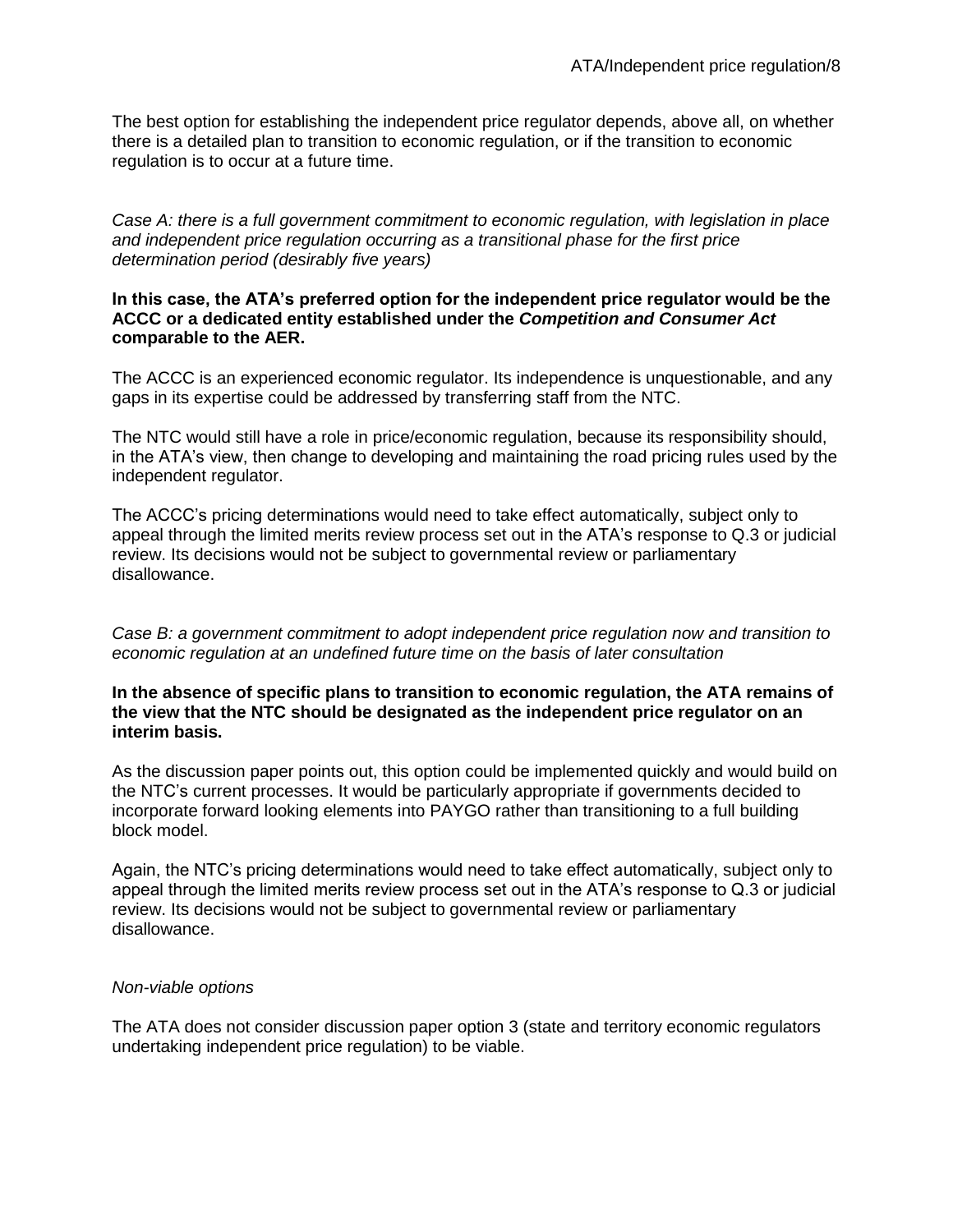This option would be inconsistent with the establishment of the national heavy vehicle registration system and the ATA's view that there should be one road user charge on fuel nationally.

The ATA joins the department in the view that it would not be appropriate for the NHVR to have a price or economic regulation role, because international best practice is to separate economic regulation from other types of regulation that address critical areas of public interest, particularly related to safety.<sup>23</sup>

In addition to the safety issue raised in the discussion paper, there are two other reasons the NHVR should not have this role:

- Despite its name, the NHVR is not a national regulator. WA and NT are not participants in the Heavy Vehicle National Law; it would be inappropriate for the NHVR to be considered for the role of setting prices in those states. The ATA has raised similar concerns about the NHVR's role in allocating Australian Government funding under the Heavy Vehicle Safety Initiative.
- The discussion paper rightly points out that the design of the heavy vehicle reforms needs to consider how those reforms could be applied to light vehicles in the future to avoid sunk cost and duplication.<sup>24</sup> The NHVR would not be a viable regulator for light vehicle charges.

## *Q.7 Does there need to be a structural separation in the roles of price development and price regulator?*

The ATA considers that **the state and territory road management agencies should provide their inputs directly to the independent price or economic regulator.**

In our view, price or economic regulation is most effective when regulated entities can be held directly to account for their own submissions. Interposing another party between the regulated entities and their regulator would muddy responsibility for those inputs and establish a whole new series of grounds for appeal against regulatory decisions.

## *Q.8 Are the functions of the economic regulator, as discussed in this paper, appropriate in the heavy vehicle sector? What should/shouldn't an economic regulator do?*

Table 4 sets out the possible functions of a heavy vehicle sector economic regulator as set out in the discussion paper and the ATA's proposed amendments.

 $\overline{a}$ 

<sup>24</sup> DIRD, 6.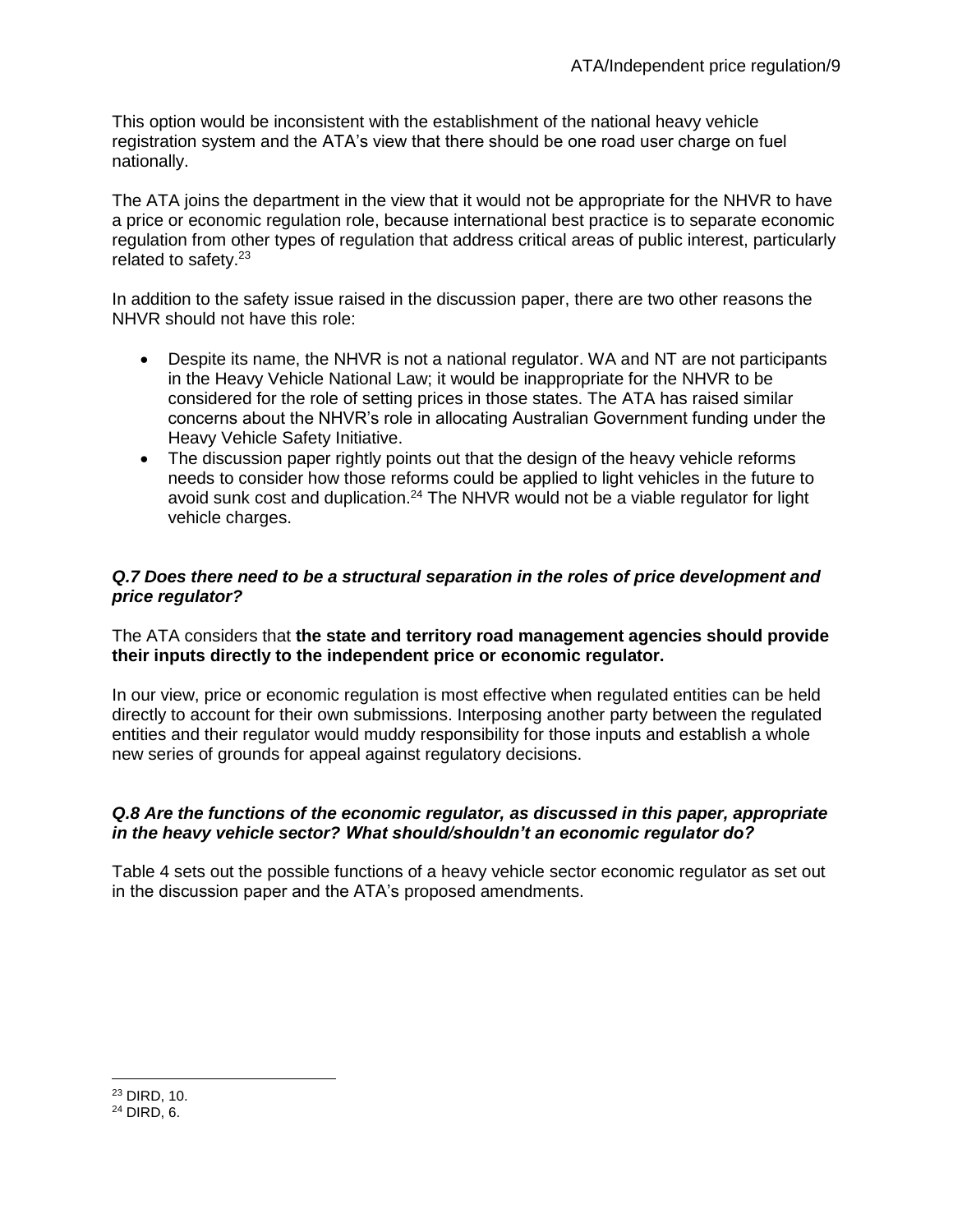| Discussion paper                                                                                                                  | ATA proposals                                                                                                                                                                                                                                                                                                                                          |
|-----------------------------------------------------------------------------------------------------------------------------------|--------------------------------------------------------------------------------------------------------------------------------------------------------------------------------------------------------------------------------------------------------------------------------------------------------------------------------------------------------|
| Sets heavy vehicle charges based on agreed<br>principles and methodology                                                          | Sets heavy vehicle charges based on agreed<br>principles and methodology, including for toll<br>roads and landside port charges.                                                                                                                                                                                                                       |
| Audits input data to ensure it is within scope of<br>charge setting methodology (i.e. relevant road<br>related expenditures only) | Audits input data to ensure it is within scope of<br>charge setting methodology (i.e. relevant road<br>related expenditures only)                                                                                                                                                                                                                      |
| Defines efficient, prudent or otherwise recoverable<br>(e.g. CSOs if cross-subsidies in place)<br>expenditure                     | Defines efficient, prudent or otherwise recoverable<br>(e.g. CSOs if cross-subsidies in place)<br>expenditure, for expenditure that is not already<br>required to be assessed by Infrastructure<br>Australia or a comparable state agency.                                                                                                             |
| Scrutinises data to ensure only efficient, prudent<br>or otherwise recoverable expenditures flow<br>through to user charges       | Scrutinises data to ensure only efficient, prudent<br>or otherwise recoverable expenditures flow<br>through to user charges. For projects required to<br>be assessed by Infrastructure Australia or a<br>comparable state agency, the regulator would<br>ensure that only expenditure prioritised by those<br>agencies flowed through to user charges. |
| Develops and sets agreed service levels                                                                                           | Develops and sets agreed service levels,<br>including for HPV access, future vehicle<br>automation and HV route services such as rest<br>areas and effluent dumping facilities                                                                                                                                                                         |
| Monitors delivery of agreed service levels,<br>including community service obligations                                            | Monitors delivery of agreed service levels,<br>including community service obligations                                                                                                                                                                                                                                                                 |
| Conducts ex-post evaluation of investments.                                                                                       | Conducts ex-post evaluation of investments.                                                                                                                                                                                                                                                                                                            |

#### **Table 4: Proposed functions of an economic regulator**

#### *Toll roads and landside port charges*

 $\overline{a}$ 

In April 2017, the toll for heavy vehicles using CityLink in Melbourne increased by up to 125 per cent to fund the CityLink-Tullamarine widening project. 25

Meanwhile, in Sydney, the truck toll multiplier on the M2, Lane Cove Tunnel, M5 and M7 has increased to 3 times the car toll. And in Brisbane, the truck toll multiplier on the Logan and Gateway motorways will progressively increase to 3.46 times the car toll once the Logan Enhancement Project is completed in mid-2019.<sup>26</sup>

These state government approved toll increases apply only to trucks, even though all road users will benefit from the projects they fund. The arrangements for approving truck tolls are ad hoc

<sup>25</sup> Carey, A. "Big rise in CityLink truck tolls tipped to push heavy vehicles onto local roads," *The Age*, 29 January 2017. [Link.](http://www.theage.com.au/victoria/big-rise-in-citylink-truck-tolls-tipped-to-push-heavy-vehicles-onto-local-roads-20170129-gu0vz3.html)

<sup>&</sup>lt;sup>26</sup> Transurban, [Results for six months to 31 December 2016.](https://www.google.com.au/url?sa=t&rct=j&q=&esrc=s&source=web&cd=5&cad=rja&uact=8&ved=0ahUKEwjHzbOlhIXVAhWCFJQKHWIFBPcQFgg-MAQ&url=http%3A%2F%2Fwww.asx.com.au%2Fasxpdf%2F20170207%2Fpdf%2F43ftmyv5ccc7zz.pdf&usg=AFQjCNHOFjCLwUQDzStttjgdy0dyVRenKA) ASX release, 7 February 2017, 8.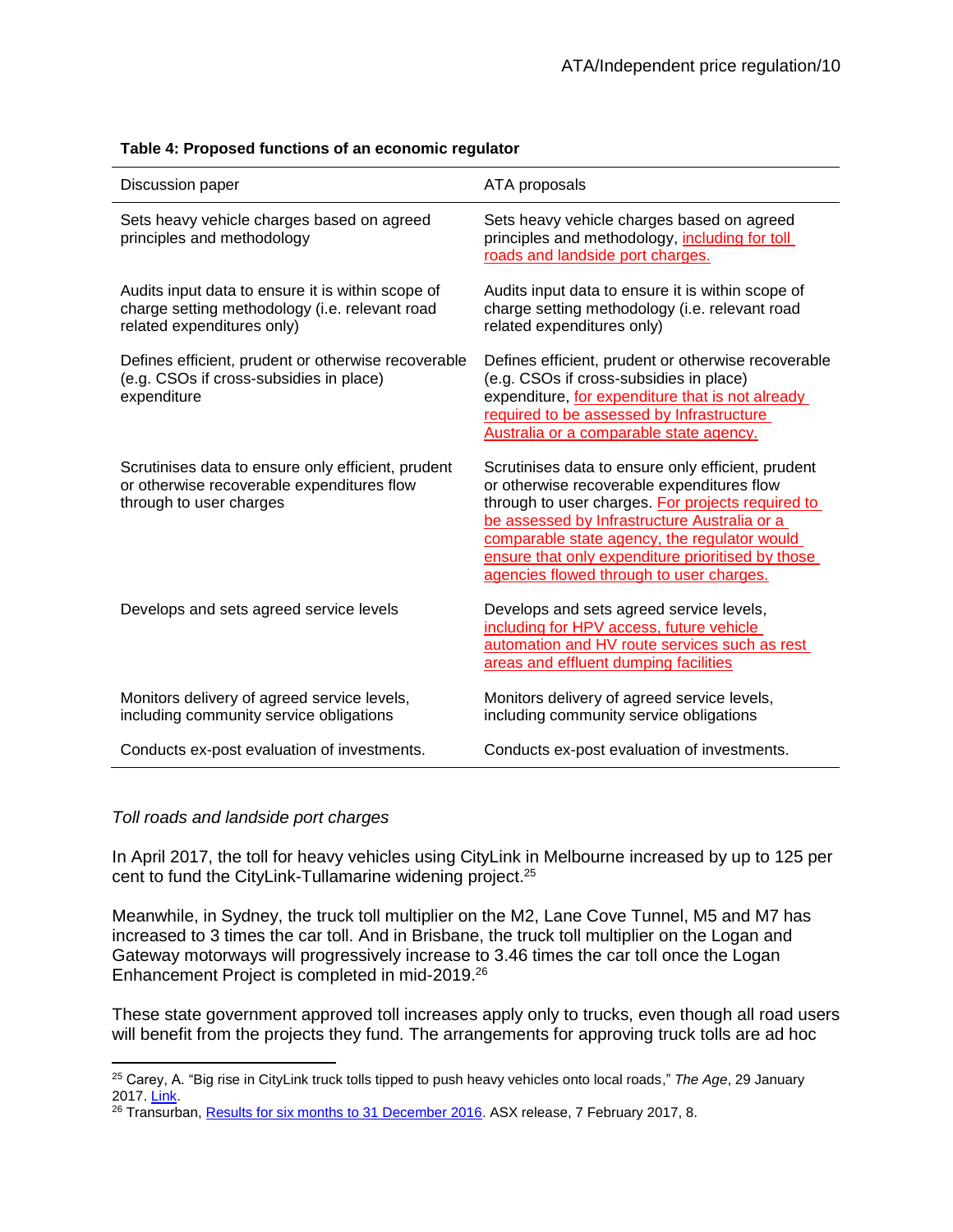and can lead to state-by-state ratcheting. International evidence suggests that the contracts are unlikely to be sustainable in the long term without external regulation.<sup>27</sup>

The ATA and its members have similar concerns about landside port charges.

Earlier in 2017, DP World unilaterally increased the infrastructure surcharge at its Melbourne terminal from \$3.20 to \$32.50 per container and imposed a new surcharge of \$21.16 per container at its Port Botany terminal.<sup>28</sup> The Port Botany surcharge could cost carriers up to \$150,000 per year. Trucking operators are charged through 1-Stop and payment is required within seven days, even though they cannot recover their costs for 30 days or longer.<sup>29</sup>

Separately, Patrick increased its existing surcharges at Fisherman Islands and East Swanson Dock from 10 July 2017. It introduced a \$4.76 surcharge per container at its Fremantle terminal and a \$25.45 surcharge per container at its Port Botany terminal, even though its total rent per square metre of occupied land area at Port Botany declined between 2013 and 2017. To its credit, Patrick extended its 1-Stop payment terms from seven to 30 days.<sup>30 31</sup>

These charge increases cannot be avoided by trucking operators; they have not been subject to detailed regulatory scrutiny; they simply build additional costs into Australia's supply chains.

### As a result, **the ATA considers that heavy vehicle tolls and landside port charges should be regulated by the heavy vehicle economic regulator.**

### *The role of Infrastructure Australia and state infrastructure agencies*

Infrastructure Australia is responsible for maintaining the national infrastructure priority list, and evaluates all non-defence infrastructure projects involving more than \$100 million in Australian Government spending.<sup>32</sup>

A number of states have similar infrastructure advisory bodies.

In the ATA's view, the economic regulator's work should build on the expertise of these bodies and not attempt to replace them. **The regulator should, in particular, base its view of proposed expenditure on whether a relevant infrastructure body has evaluated and appropriately prioritised the investment.**

 $\overline{a}$ 

<sup>&</sup>lt;sup>27</sup> Stern, J. "The relationship between regulation and contracts in infrastructure industries: regulation as ordered renegotiation," *Regulation & Governance* (2012) 6, 474-498.

<sup>&</sup>lt;sup>28</sup> CBFCA, **DP World infrastructure surcharge – Sydney and Melbourne.** 

<sup>&</sup>lt;sup>29</sup> O'Hara, S[. The true cost of DP World's crippling port tax,](http://www.roadfreightnsw.com.au/media-release-true-cost-dp-worlds-crippling-port-tax/) RFNSW media release, 5 April 2017.

<sup>30</sup> Patrick, Patrick Terminals - [Infrastructure Surcharge and Ancillary Charges: effective 10 July 2017.](http://www.qube.com.au/downloads/announcements/Patrick_Terminals_Infrastructure_Surcharge.pdf)

<sup>31</sup> NSW Ports[, NSW Ports statement re Port Botany stevedore rents.](https://www.nswports.com.au/news/article/nsw-ports-statement-re-port-botany-stevedore-rents) NSW Ports media release, 21 June 2017.

<sup>32</sup> Fletcher, P (Minister for Territories, Local Government and Major Projects), Statement of expectations for the board [of Infrastructure Australia for the period 1 November 2015 to 30 June 2017.](http://infrastructureaustralia.gov.au/about/files/IA-Statement-of-Expectations-2015-17.pdf)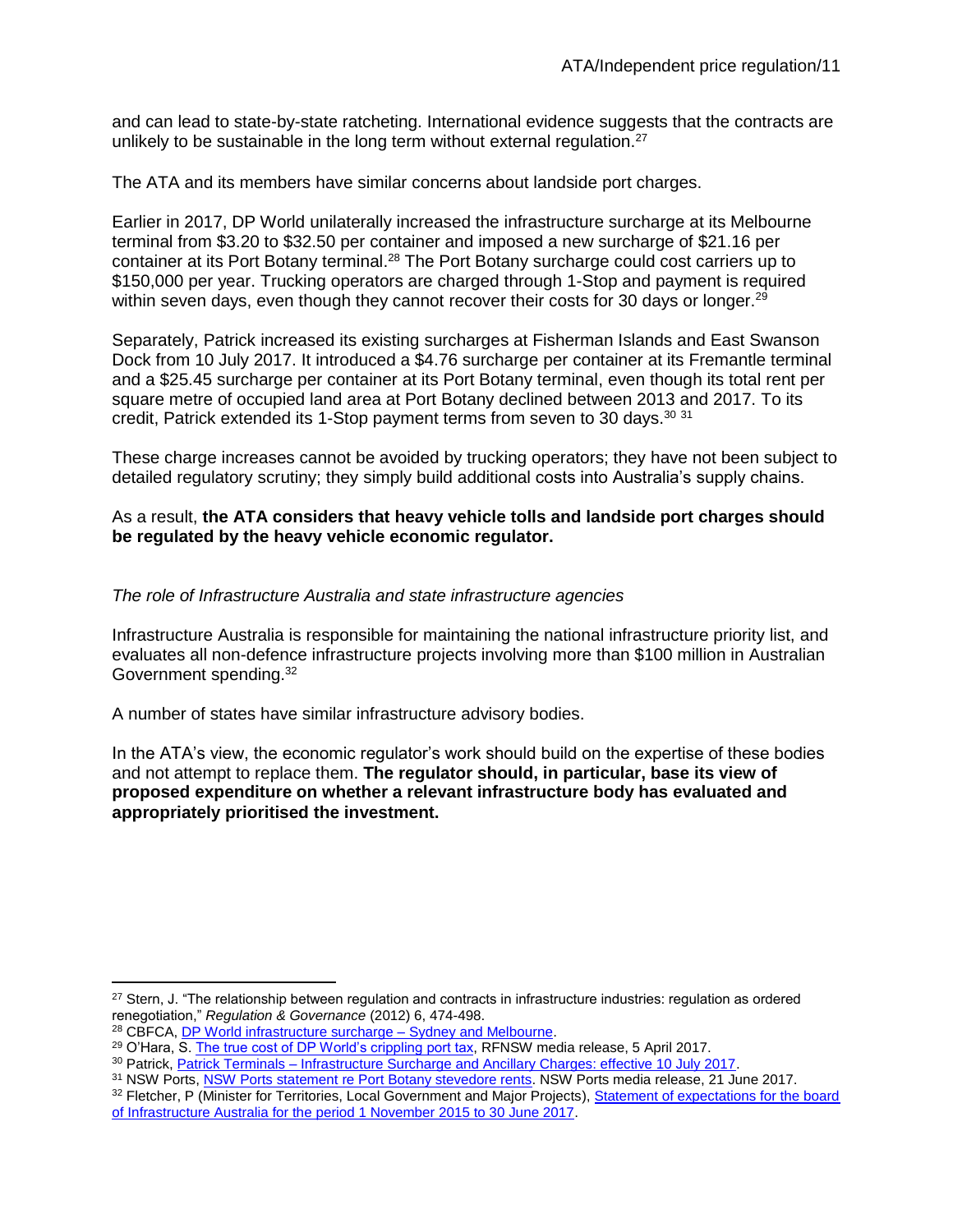## *Service levels for roads*

The ATA strongly supports the implementation of service levels for the road network as proposed in the discussion paper; however, these need to be broader than the existing, proof of concept Heavy Vehicle Infrastructure Ratings (HVIRs).<sup>33 34</sup> In particular:

- the proof of concept HVIR system includes only the most basic information about vehicle access. In the ATA's view**, service levels should be set to encourage high productivity vehicle access** and help direct funding to optimal investments, such as bridges that need upgrading to allow a route to be opened up.
- **the service levels need to specify roads that are ready for vehicles with higher levels of automation.** Bridge loadings may need to be reviewed to support heavy vehicle platooning; more consistent road marking and machine readable signage may be required; the cellular black spots on designated routes must be addressed.<sup>35</sup>
- the **service levels must include HV route services such as rest areas and, where appropriate, livestock effluent dumping faciliti**es.

## **Q.9 Is a model law the best approach for bringing governments under the same regulatory model?**

Again, the best approach to implementing the independent regulator would depend on whether there is a detailed plan to transition to economic regulation, or if the transition to economic regulation is to occur at a future time.

*Case A: there is a full government commitment to economic regulation, with legislation in place and independent price regulation occurring as a transitional phase for the first price determination period (desirably five years)*

**Because of the complexity of economic regulation, the ATA considers that it could best be implemented via template legislation** in the states and territories that wish to participate, as well as amendments to the *Competition and Consumer Act* and *Fuel Tax Act* at Commonwealth level.

*Case B: a government commitment to adopt independent price regulation now and transition to economic regulation at an undefined future time on the basis of later consultation*

**Model legislation would be appropriate in case B**; however, to deliver regulatory independence the legislation should simply provide the mechanism for the regulator to set the relevant registration charges.

 $\overline{a}$ <sup>33</sup> DIRD, 5.

<sup>34</sup> Transport and Infrastructure Council, [Asset registers and heavy vehicle infrastructure ratings.](http://transportinfrastructurecouncil.gov.au/publications/heavy_vehicle_road_reform.aspx) Second editions, 2017.

<sup>35</sup> Austroads, **Assessment of key road operator actions to support automated vehicles**. Research report AP-R543-17, May 2017.